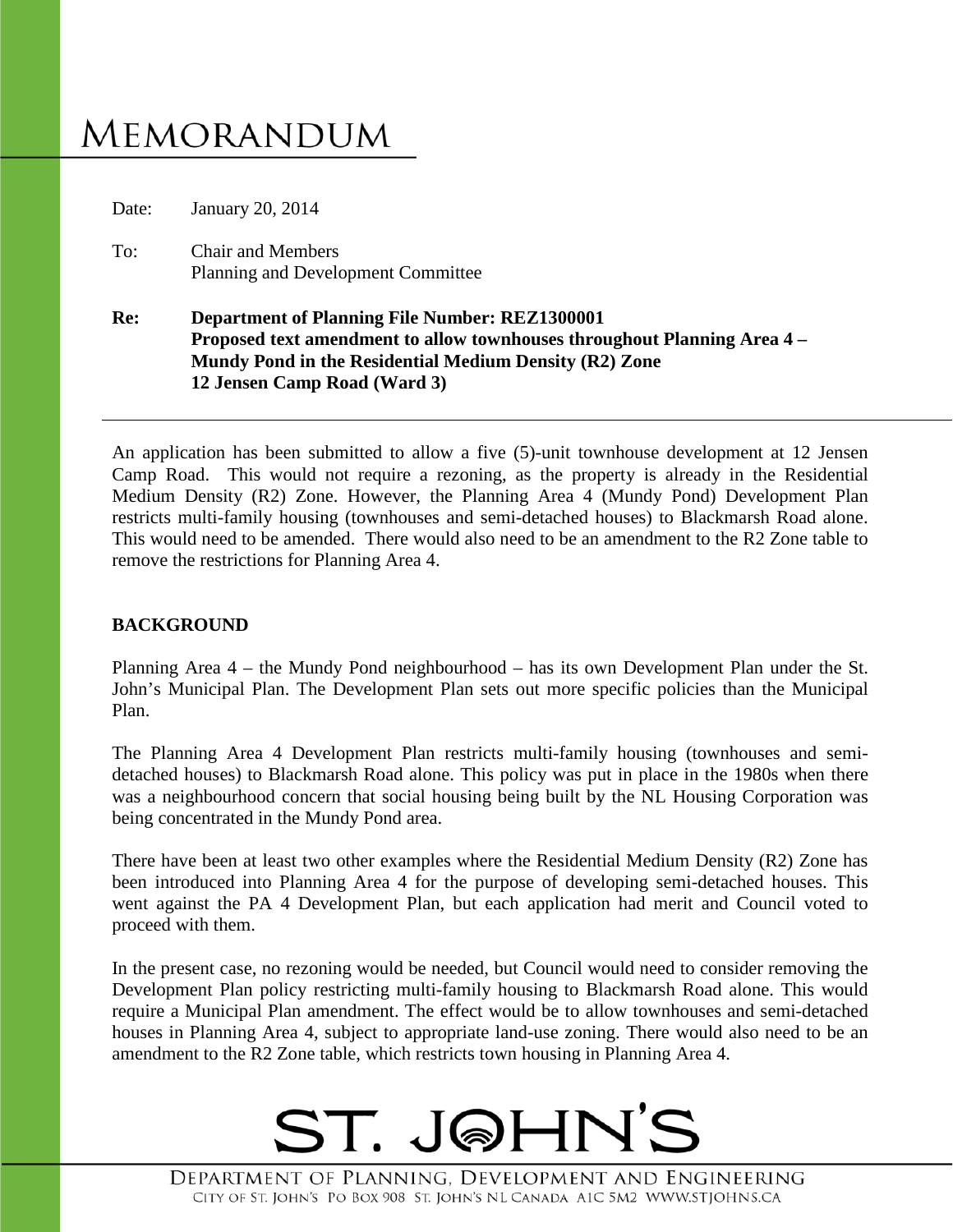Higher density forms of housing make efficient use of land at a time when there is a great demand for new housing. Sound planning principles encourage a diversity of housing types to accommodate the widest range of households. Town housing makes efficient use of land and should be allowed for new developments in Planning Area 4.

#### **Technical Considerations**

- 1. The depth of all driveways shall be a minimum of 6 metres from the property line;
- 2. The access points must intersect the roadway at or as close as possible to a 90-degree angle;
- 3. Record drawings indicate that there are water, sanitary, and storm sewer mains in Jensen Camp Road; and
- 4. The applicant is responsible for the cost of extending service laterals from the water and sewer mains. Any and all work on existing water mains must be performed by City forces.

#### **RECOMMENDATION**

Should the Planning and Development Committee agree to allow a Municipal Plan text amendment removing the restriction on multi-family housing in Planning Area 4 (Mundy Pond) and to revise the R2 Zone table for town housing in Planning Area 4, staff recommend advertising the amendments for public review. At a later date, the Municipal Plan amendment would require a public hearing chaired by an independent commissioner.

This is provided for the consideration of the Committee.

Ken O'Brien, MCIP Mark Hefferton Chief Municipal Planner Planner

MH/sba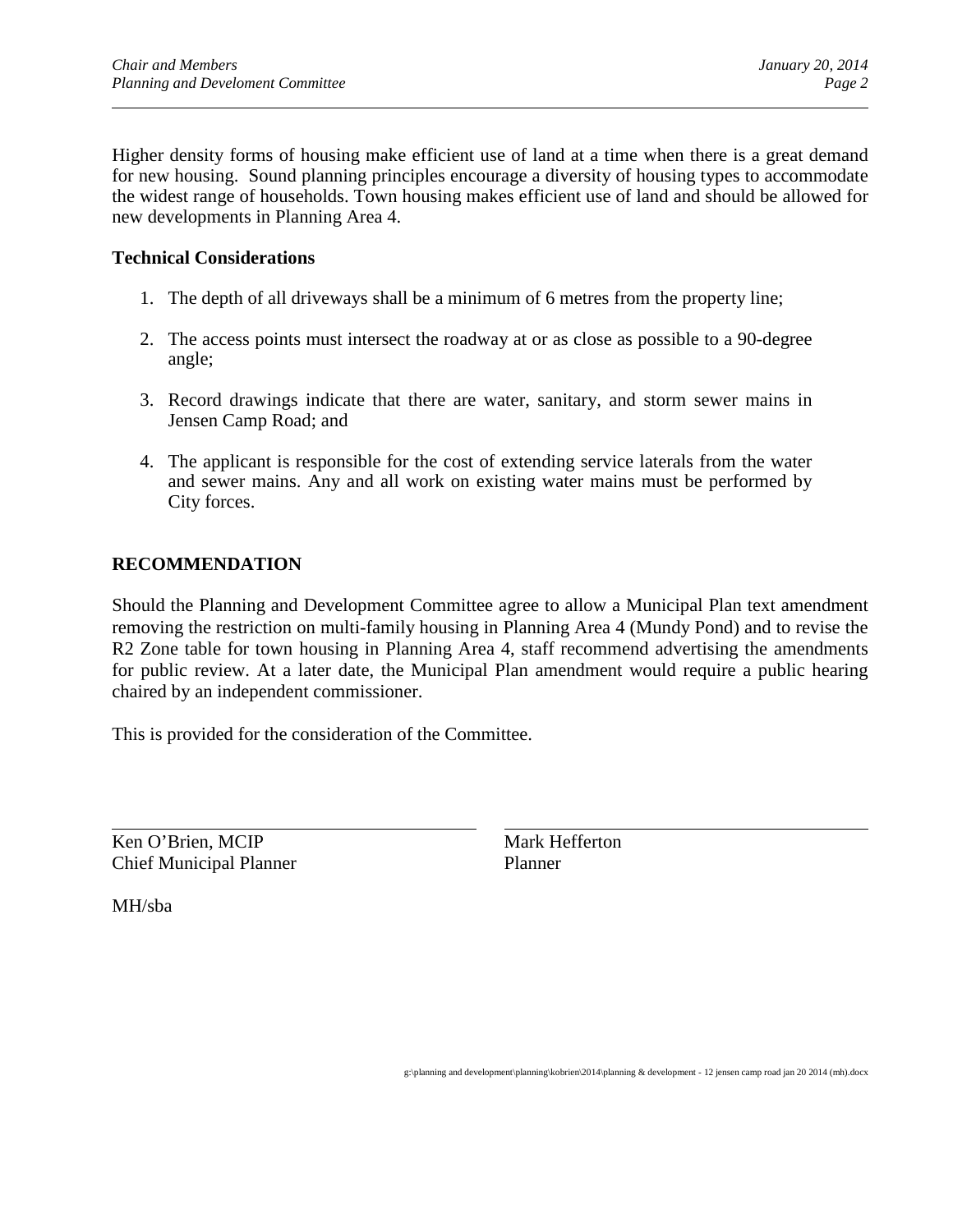#### **RESOLUTION ST. JOHN'S MUNICIPAL PLAN AMENDMENT NUMBER 126, 2014**

**WHEREAS** the City of St. John's wishes to allow an infill residential development at Civic Number 12 Jensen Camp Road **[Parcel ID #33984]**.

**BE IT THEREFORE RESOLVED** that the City of St. John's hereby adopts the following text amendment to the St. John's Municipal Plan in accordance with the provisions of the Urban and Rural Planning Act.

**Amend III, Section 4.2.2 ("Residential Medium and High Density Multifamily housing shall be concentrated along Blackmarsh Road, and the lands shall be designated Residential Medium Density and Residential Low Density") by adding the following new sentence:**

**"However, for properties that do not have frontage along Blackmarsh Road, Council shall have the discretion to allow multi-family housing".**

**BE IT FURTHER RESOLVED** that the City of St. John's requests the Minister of Municipal Affairs to register the proposed amendment in accordance with the requirements of the Urban and Rural Planning Act, 2000.

**IN WITNESS THEREOF** the Seal of the City of St. John's has been hereunto affixed and this Resolution has been signed by the Mayor and the City Clerk on behalf of Council this day of **APRIL, 2014.**

**\_\_\_\_\_\_\_\_\_\_\_\_\_\_\_\_\_\_\_\_\_\_\_\_\_\_\_\_\_\_ \_\_\_\_\_\_\_\_\_\_\_\_\_\_\_\_\_\_\_\_\_\_\_\_\_\_\_\_\_\_**

**Mayor MCIP**

I hereby certify that this Amendment has been prepared in accordance with the Urban and Rural Planning Act, 2000.

**\_\_\_\_\_\_\_\_\_\_\_\_\_\_\_\_\_\_\_\_\_\_\_\_\_\_\_\_\_\_ City Clerk**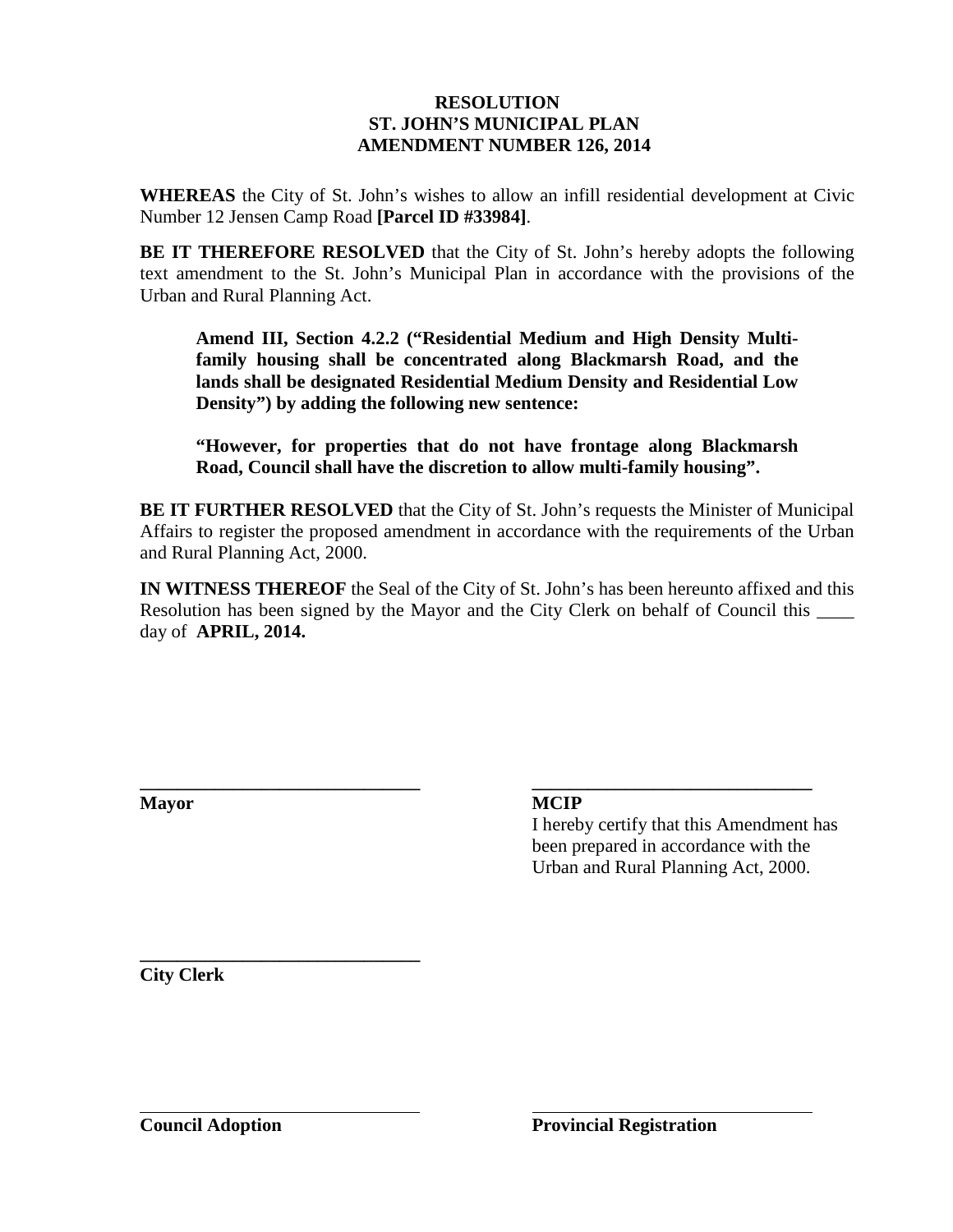#### **RESOLUTION ST. JOHN'S DEVELOPMENT REGULATIONS AMENDMENT NUMBER 588, 2014**

**WHEREAS** the City of St. John's wishes to allow townhouses throughout Planning Area 4 – Mundy Pond in the Residential Medium Density (R2) Zone.

**BE IT THEREFORE RESOLVED** that the City of St. John's hereby adopts the following text amendment to the St. John's Development Regulations pursuant to the provisions of the Urban and Rural Planning Act.

**Amend the Residential Medium Density (R2) Zone table, Section 10.4.1(i) "Townhousing" by deleting the phrase "and except for Planning Area 4 – Mundy Pond, where Townhousing is restricted to Blackmarsh Road and the area bounded by L'Anse aux Meadows Crescent, Captain Whelan Drive, and Columbus Drive" from the Permitted Uses section.**

**BE IT FURTHER RESOLVED** that the City of St. John's requests the Minister of Municipal Affairs to register the proposed amendment in accordance with the requirements of the Urban and Rural Planning Act, 2000.

**IN WITNESS THEREOF** the Seal of the City of St. John's has been hereunto affixed and this Resolution has been signed by the Mayor and the City Clerk on behalf of Council this **\_\_\_\_** day of **APRIL, 2014**.

**\_\_\_\_\_\_\_\_\_\_\_\_\_\_\_\_\_\_\_\_\_\_\_\_\_\_\_\_\_\_ \_\_\_\_\_\_\_\_\_\_\_\_\_\_\_\_\_\_\_\_\_\_\_\_\_\_\_\_\_\_**

**Mayor MCIP**

I hereby certify that this Amendment has been prepared in accordance with the Urban and Rural Planning Act, 2000.

**\_\_\_\_\_\_\_\_\_\_\_\_\_\_\_\_\_\_\_\_\_\_\_\_\_\_\_\_\_\_ City Clerk**

**Council Adoption Provincial Registration**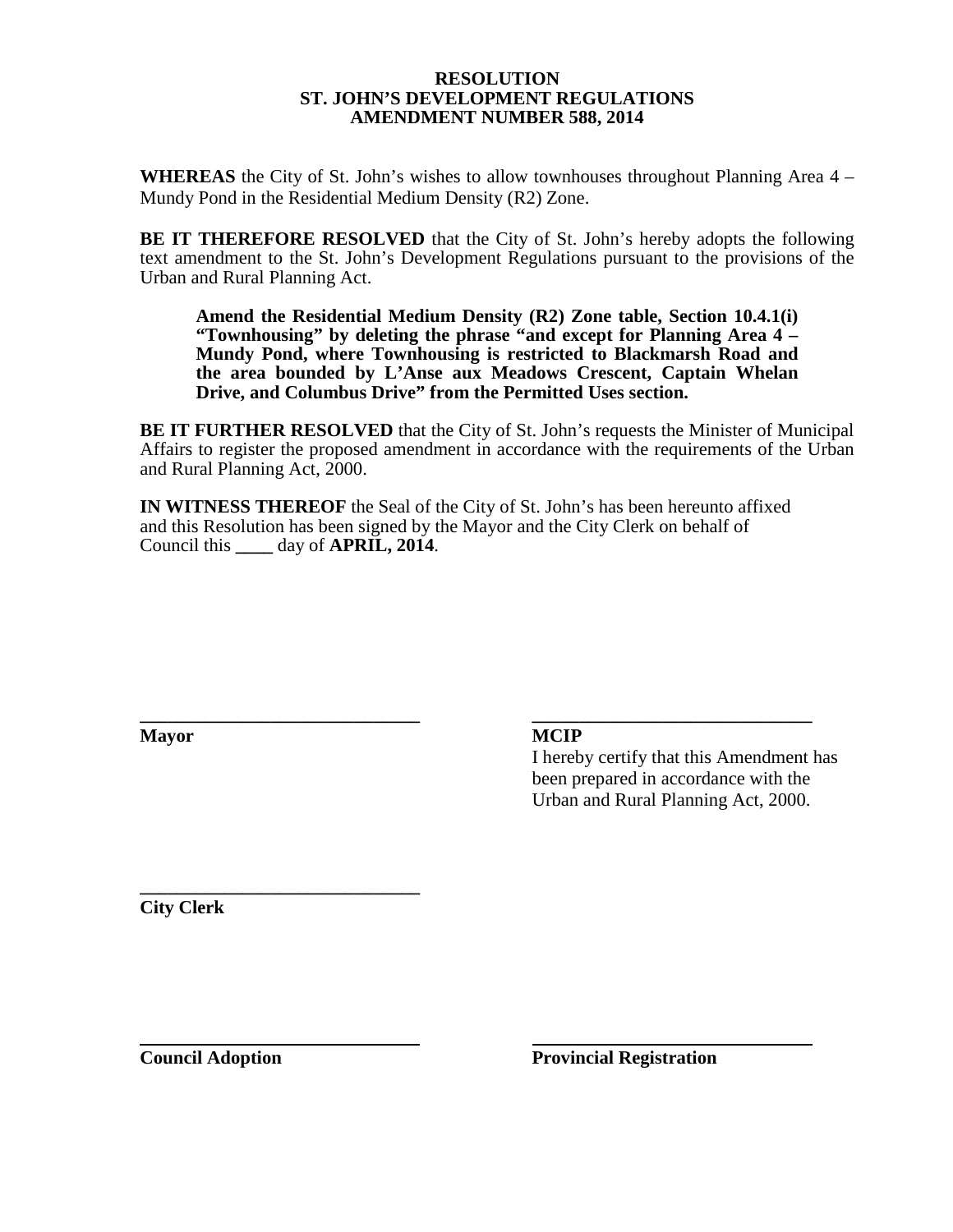